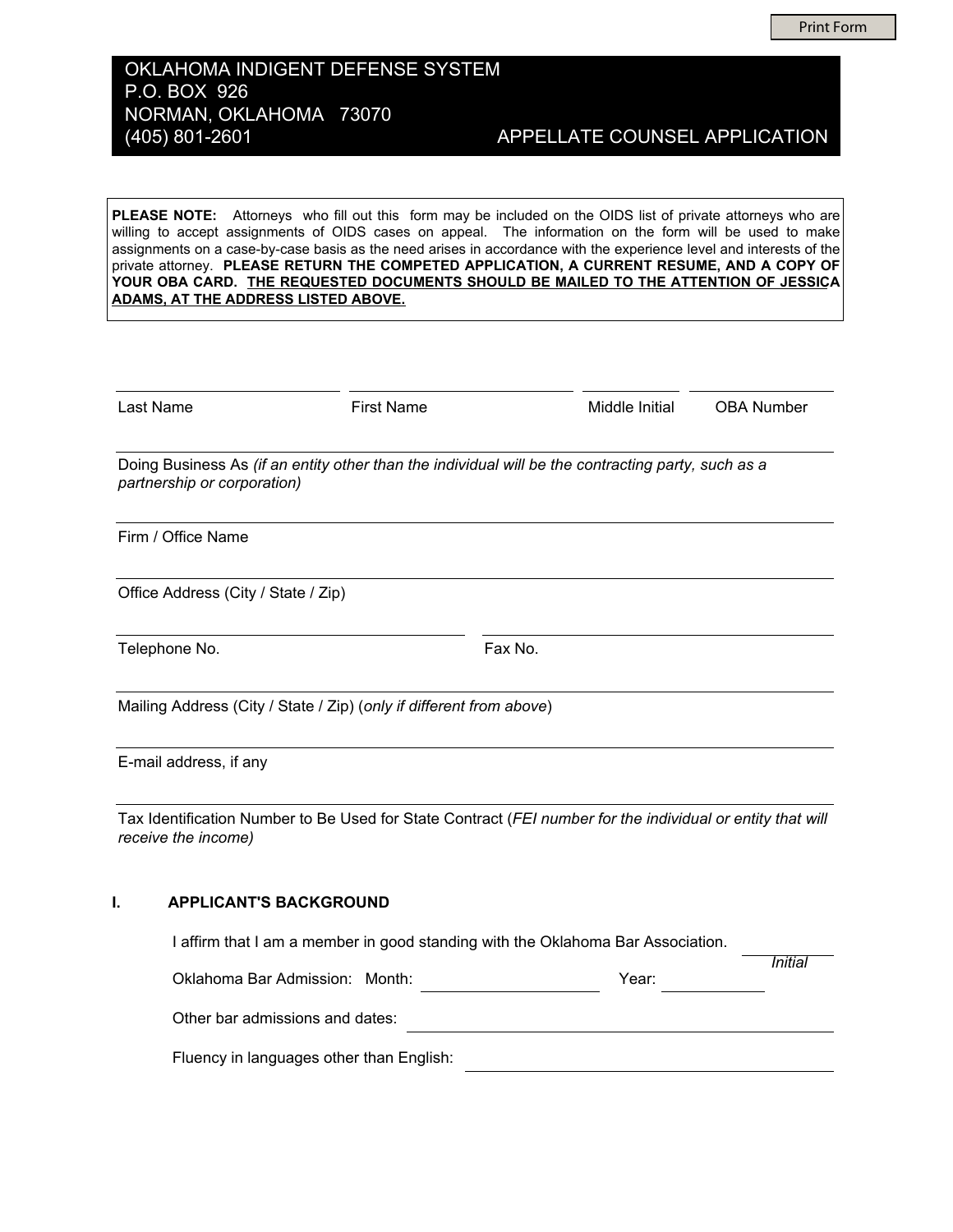#### П. **LEGAL EMPLOYMENT**

 $\overline{\phantom{a}}$  $\sim$ 

 $1.$ Current law position (indicate whether as a partner, associate, sole practitioner, etc.; also indicate if full-time or part-time)

 $2.$ General nature of current practice (e.g., criminal -- trial and/or appellate; civil litigation, corporate, gen. practice, etc.)

 $3<sub>1</sub>$ Indicate your legal experience during the last three (3) years, including part-time employment and clerkships. Provide the names, addresses and telephone numbers of employers, including judges, if any, and the dates of employment.

| <b>Employer</b>  |       |               |  |
|------------------|-------|---------------|--|
| Position         | Dates |               |  |
| Address          |       | $(From - To)$ |  |
| City, State, Zip | Phone |               |  |
|                  |       |               |  |
| <b>Employer</b>  |       |               |  |
| Position         | Dates |               |  |
| Address          |       | $(From - To)$ |  |
| City, State, Zip | Phone |               |  |
|                  |       |               |  |
| Employer         |       |               |  |
| Position         | Dates |               |  |
| Address          |       | $(From - To)$ |  |
| City, State, Zip | Phone |               |  |
|                  |       |               |  |

4. Provide the names and telephone numbers of three references of persons who are familiar with your legal work (do not submit letters of recommendation):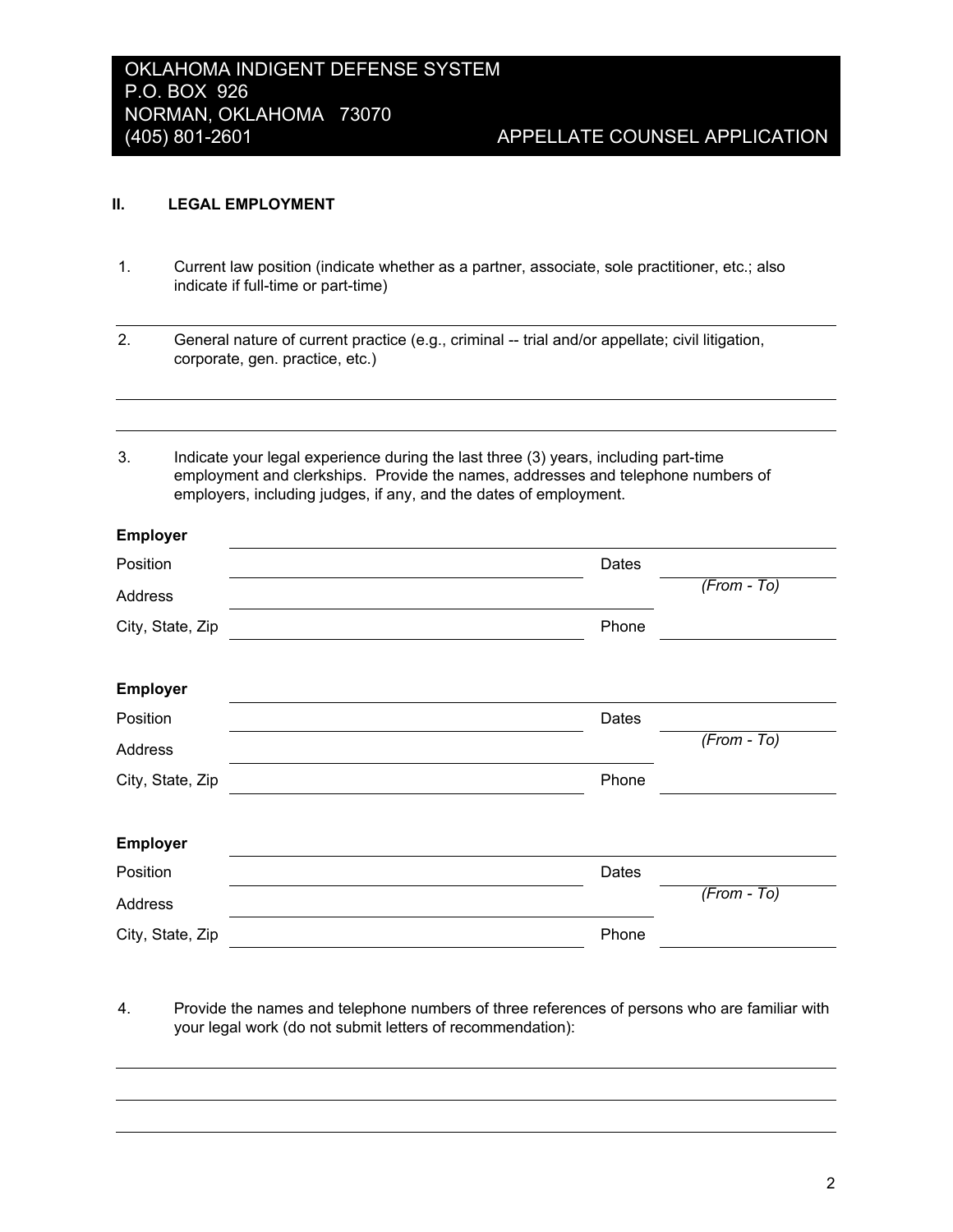# OKLAHOMA INDIGENT DEFENSE SYSTEM P.O. BOX 926 NORMAN, OKLAHOMA 73070  $(405)$  801-2601

 $5.$ Have you ever contracted with OIDS to represent indigent defendants at trial or on appeal? If yes, explain the circumstances.  $\Box$  Yes  $\Box$  No

#### $III.$ **LITIGATION EXPERIENCE**

| 1. |               | Number of years of criminal litigation experience.                                                                                                                |  |
|----|---------------|-------------------------------------------------------------------------------------------------------------------------------------------------------------------|--|
| 2. |               | Number of years of criminal litigation experience in Oklahoma.                                                                                                    |  |
| 3. |               | During the last three (3) years, how many criminal cases have you handled as<br>lead counsel at the trial or appellate level?                                     |  |
|    |               | Federal Court?<br>Of this number, how many were in State Court?                                                                                                   |  |
| 4. |               | During the last three (3) years, how many of the following types of appeals have<br>you handled or participated in? An appeal may fall in more than one category. |  |
|    | a)            | Capital case, client sentenced to death                                                                                                                           |  |
|    | b)            | First degree murder case, tried as a capital case,                                                                                                                |  |
|    |               | client sentenced to life imprisonment without parole                                                                                                              |  |
|    | $\mathsf{c})$ | First degree murder case, tried as a capital case,                                                                                                                |  |
|    |               | client sentenced to life imprisonment                                                                                                                             |  |
|    | d)            | First degree murder case, client sentenced to                                                                                                                     |  |
|    |               | life imprisonment without parole                                                                                                                                  |  |
|    | e)            | Felony, client sentenced to life imprisonment                                                                                                                     |  |
|    | $f$ )         | Other felonies, sentence less than life imprisonment                                                                                                              |  |
|    | g)            | Complex, multiple defendant cases                                                                                                                                 |  |
|    | h)            | Drug offenses                                                                                                                                                     |  |
|    | i)            | Sex offenses                                                                                                                                                      |  |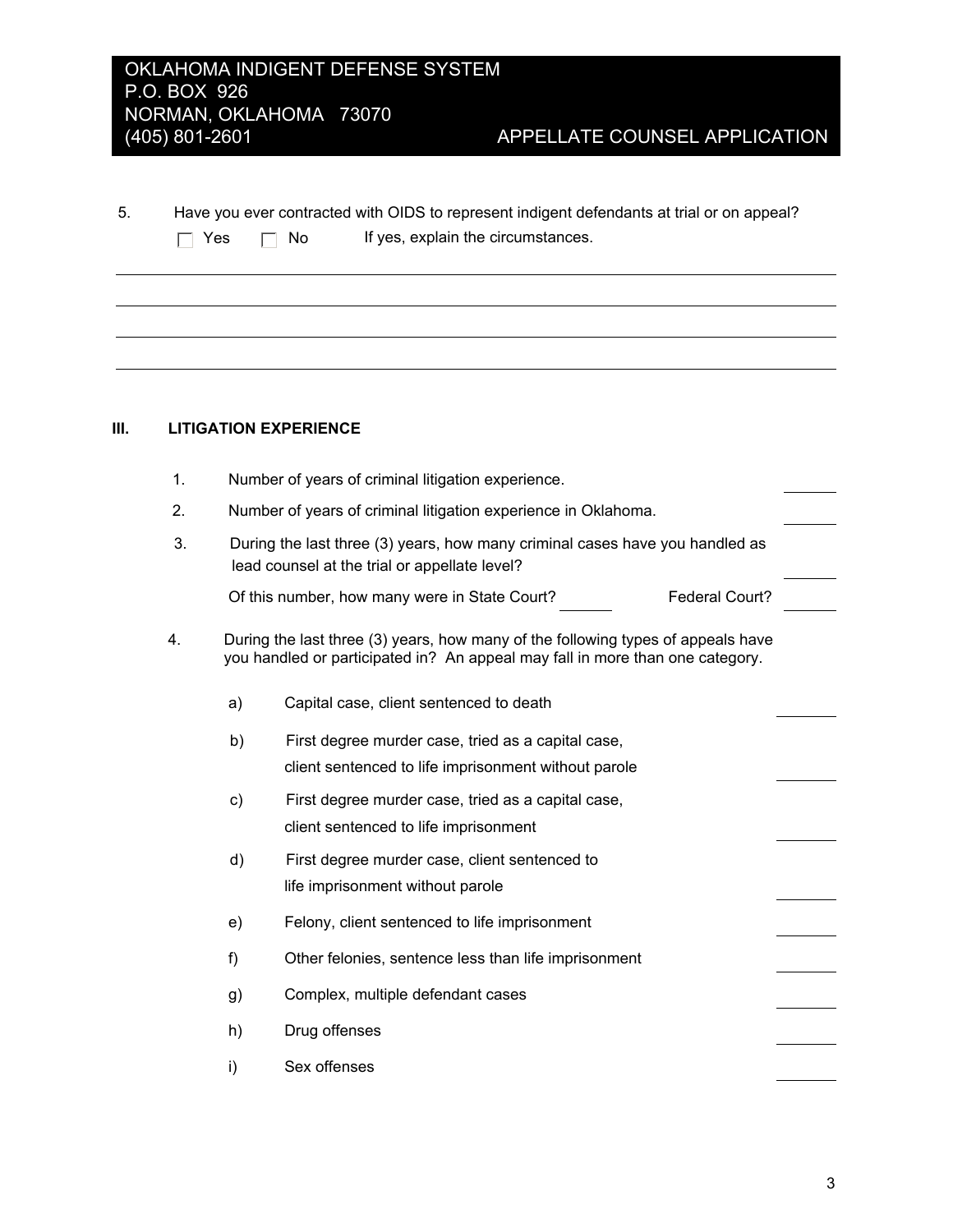| j)           | Juvenile cases      |  |  |
|--------------|---------------------|--|--|
| $\mathsf{k}$ | <b>Misdemeanors</b> |  |  |
| $\vert$      | Fast tracks         |  |  |
| m)           | Other (explain)     |  |  |
|              |                     |  |  |
|              |                     |  |  |

5. Estimate the percentage of your practice that you devoted to handling criminal cases for each of the three (3) preceding years.

 $\%$  $\%$  $\frac{0}{0}$ 

6.  $a)$ Identify your five (5) most recent criminal trials.

| Name and Case Number | Court | Conviction/Sentence |
|----------------------|-------|---------------------|
| Name and Case Number | Court | Conviction/Sentence |
| Name and Case Number | Court | Conviction/Sentence |
| Name and Case Number | Court | Conviction/Sentence |
| Name and Case Number | Court | Conviction/Sentence |

7. During the last three (3) years, how many of each of the following types of experts/ witnesses have you consulted with and/or examined?

**Ballistics Experts** 

Police Officers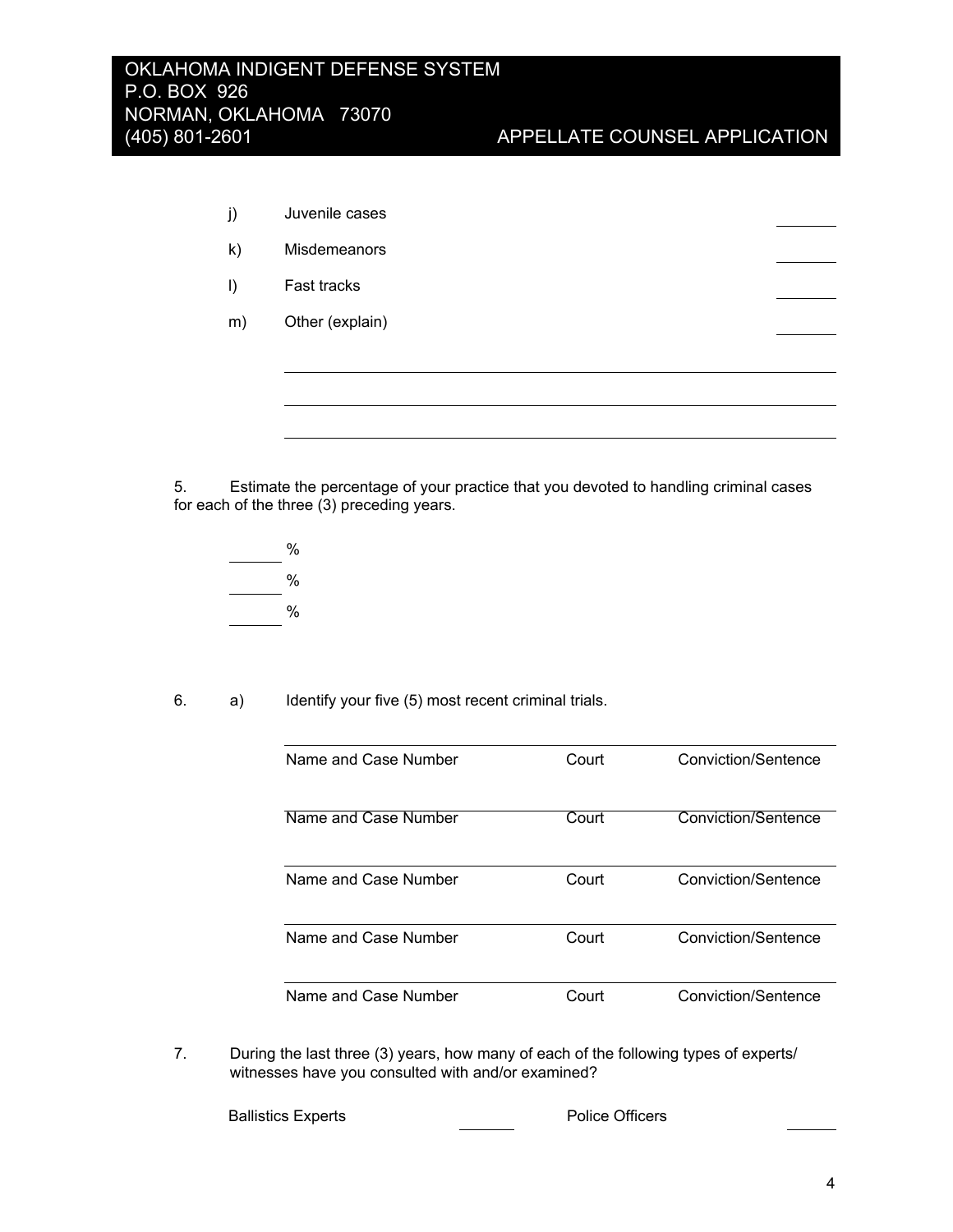| OSBI / FBI / DEA / ATF Agents | Psychiatrists             |  |
|-------------------------------|---------------------------|--|
| Chemists / Lab Technicians    | Psychologists             |  |
| <b>Fingerprint Experts</b>    | Serologists               |  |
| <b>Medical Examiners</b>      | <b>Undercover Agents</b>  |  |
| <b>Medical Experts</b>        | <b>DNA Experts</b>        |  |
| Social Workers                | <b>Mitigation Experts</b> |  |
| Other (please specify what)   |                           |  |

#### IV. **TRAINING**

 $1.$ List the CLE courses you have attended or taught during the last three (3) years that involve the practice of criminal law.

| <b>Program Name</b> | <b>Sponsor</b> | <b>Date</b> | <b>Place</b> | Attended (A)<br>or<br>Taught (T) |
|---------------------|----------------|-------------|--------------|----------------------------------|
|                     |                |             |              |                                  |
|                     |                |             |              |                                  |
|                     |                |             |              |                                  |

#### V. **GRIEVANCE MATTERS**

 $1.$ State whether you have been disbarred, suspended, reprimanded, or otherwise disciplined by any segment of the bar including, but not limited to any local, district or state grievance authority of an organized bar. If yes, give full details by attachment to this application.

 $\Box$  Yes  $\Box$  No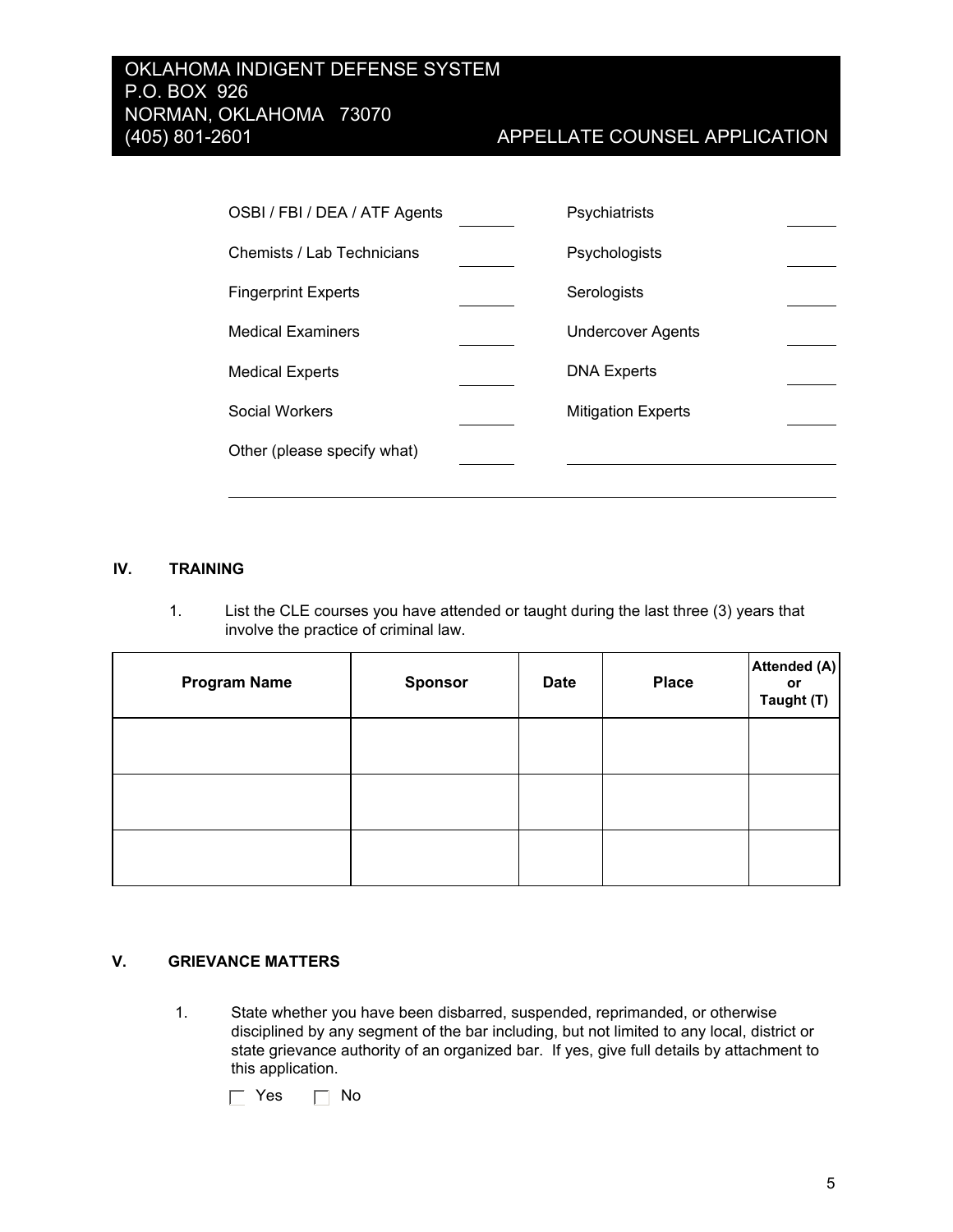$2.$ Do you now have any charges or complaints pending against you in any jurisdiction, either in court or grievance committee, including the Professional Responsibility Commission of the Oklahoma Bar Association, that could result in the filing of a malpractice suit, a grievance committee proceeding or disciplinary action? If yes, give full details by attachment to this application.

| Yes |  | No |
|-----|--|----|
|-----|--|----|

3. I agree that I will immediately notify the Oklahoma Indigent Defense System of any reason which would render me unfit to continue to provide competent representation.

| Yes. |  | No |
|------|--|----|
|------|--|----|

4. In submitting this application, I authorize the Indigent Defense System, or its authorized agent, to contact all persons, firms, officers, corporations, associations, organizations, state and federal agencies, institutions, and any other entities about the information set forth herein and to request any relevant documentation, records or other information necessary to conduct a full investigation of this application, including, but not limited to, the records of grievances in possession of a grievance committee or the general counsel of the Oklahoma Bar Association. I further agree that all information received by the Oklahoma Indigent Defense System shall be confidential and that I have no right of access to any information, documentation or records received by the Oklahoma Indigent Defense System from third parties.

#### VI. **COMPLIANCE WITH TERMS OF CONTRACT AFTER CASE ASSIGNMENT**

| If you are assigned an appeal for an OIDS client, are<br>you willing to place reasonable restrictions on your other<br>legal practice to ensure that the client served<br>under the contract is competently represented? | Yes | No. |
|--------------------------------------------------------------------------------------------------------------------------------------------------------------------------------------------------------------------------|-----|-----|
| If you are assigned an appeal for an OIDS client, are<br>you willing to provide a copy of your current OBA card<br>for purposes of setting up the contract?                                                              | Yes | No. |
| Do you understand that an unresolved tax liability<br>owed to the Oklahoma Tax Commission will prevent<br>OIDS from entering into a contract with you?                                                                   | Yes | Νo  |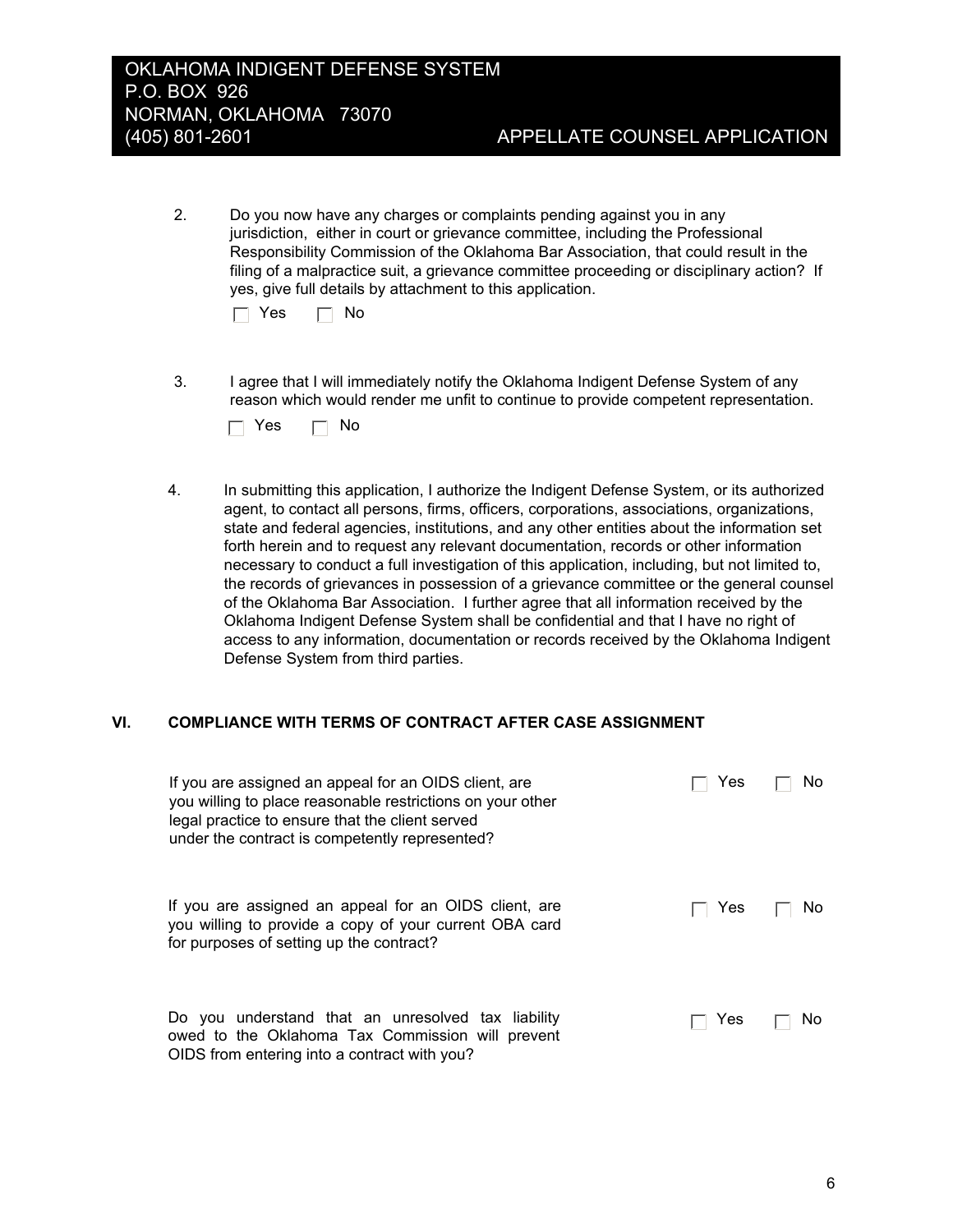# APPELLATE COUNSEL APPLICATION

| Do you understand that tax liability owed to the<br>Internal Revenue Service may result in a levy against<br>the proceeds of your contract?                                                                                         | Yes | No. |
|-------------------------------------------------------------------------------------------------------------------------------------------------------------------------------------------------------------------------------------|-----|-----|
| Have you provided us with the name and tax<br>identification number of the person or entity that will<br>receive the income from the contract for tax purposes?                                                                     | Yes | No. |
| Do you agree that if you accept a case assignment,<br>you will be lead counsel on the case and personally<br>prepare and argue the appeal on behalf of the OIDS<br>client?                                                          | Yes | No. |
| Do you understand that subcontracting an appeal to<br>another attorney after you have received an assignment<br>of an OIDS case is strictly prohibited, and do you agree<br>to comply with this requirement?                        | Yes | Νo  |
| Answer the following questions only if interested in<br>capital contracts:                                                                                                                                                          |     |     |
| If seeking assignment of a capital case, will you agree to<br>attend and complete, within one year of your inclusion<br>on the roster, an educational or training program which<br>is focused on the appeal of death penalty cases? | Yes | No  |
| If seeking assignment of a capital case, will you agree to<br>become licensed in the United States Supreme Court (if<br>not already)?                                                                                               | Yes | No  |

\* The requirements for admission are set forth in Rule 5 of the Rules of the Supreme Court of the United States. Further information may be found at the U.S. Supreme Court website: www.supremecourtus.gov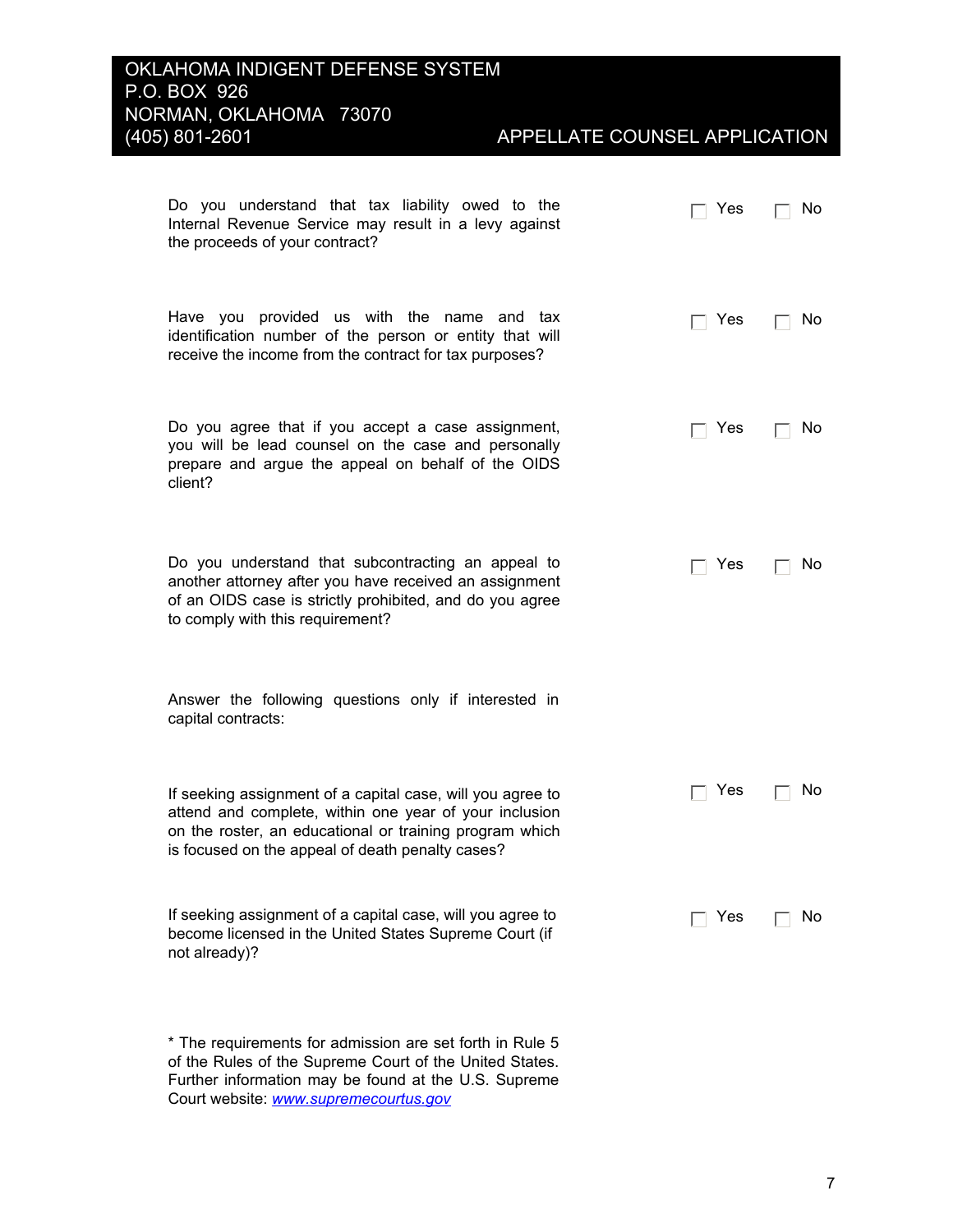#### VII. **CASE ASSIGNMENTS AND COMPENSATION**

A. **CASE ASSIGNMENTS.** 

> Appeals are assigned to private attorneys on a case-by- case basis when the need arises. Compensation for the appeal is based on an hourly rate, subject to a limit on the maximum expenditure, and is inclusive of all overhead and other expenses such as travel. Indicate the types of appeals that you are willing to accept by checking the first column (below).

 $B<sub>1</sub>$ **COMPENSATION SURVEY (optional)** 

> The ability of OIDS to compensate private attorneys for cases assigned under state contracts is limited by funding considerations and is rarely comparable to the compensation received by the same attorneys when they are retained in private cases.

It would be helpful to have your professional opinion on the amount of reasonable compensation that should be paid to appellate counsel in an average case in each of the categories designated above. If you are willing to provide this information based on your experience, please indicate the total dollar amount in the second column (below). Your answers to this question will be used for survey purposes only and will not be considered in making case assignments.

| <b>Type of Case</b>                                                                      | (A)<br>$ \overline{\times} $ if Willing<br>to Accept | (B)<br>Reasonable<br><b>Compensation for</b><br><b>Average Case</b> |
|------------------------------------------------------------------------------------------|------------------------------------------------------|---------------------------------------------------------------------|
| Capital cases: Direct Appeal                                                             |                                                      |                                                                     |
| Capital cases: Post-Conviction                                                           |                                                      |                                                                     |
| First degree murder, tried as a capital case,<br>sentence of life or life without parole |                                                      |                                                                     |
| First degree murder, not tried as a capital<br>case                                      |                                                      |                                                                     |
| Complex cases involving multiple<br>defendants                                           |                                                      |                                                                     |
| Other felonies                                                                           |                                                      |                                                                     |
| Juvenile cases                                                                           |                                                      |                                                                     |
| Misdemeanors                                                                             |                                                      |                                                                     |
| Fast tracks                                                                              |                                                      |                                                                     |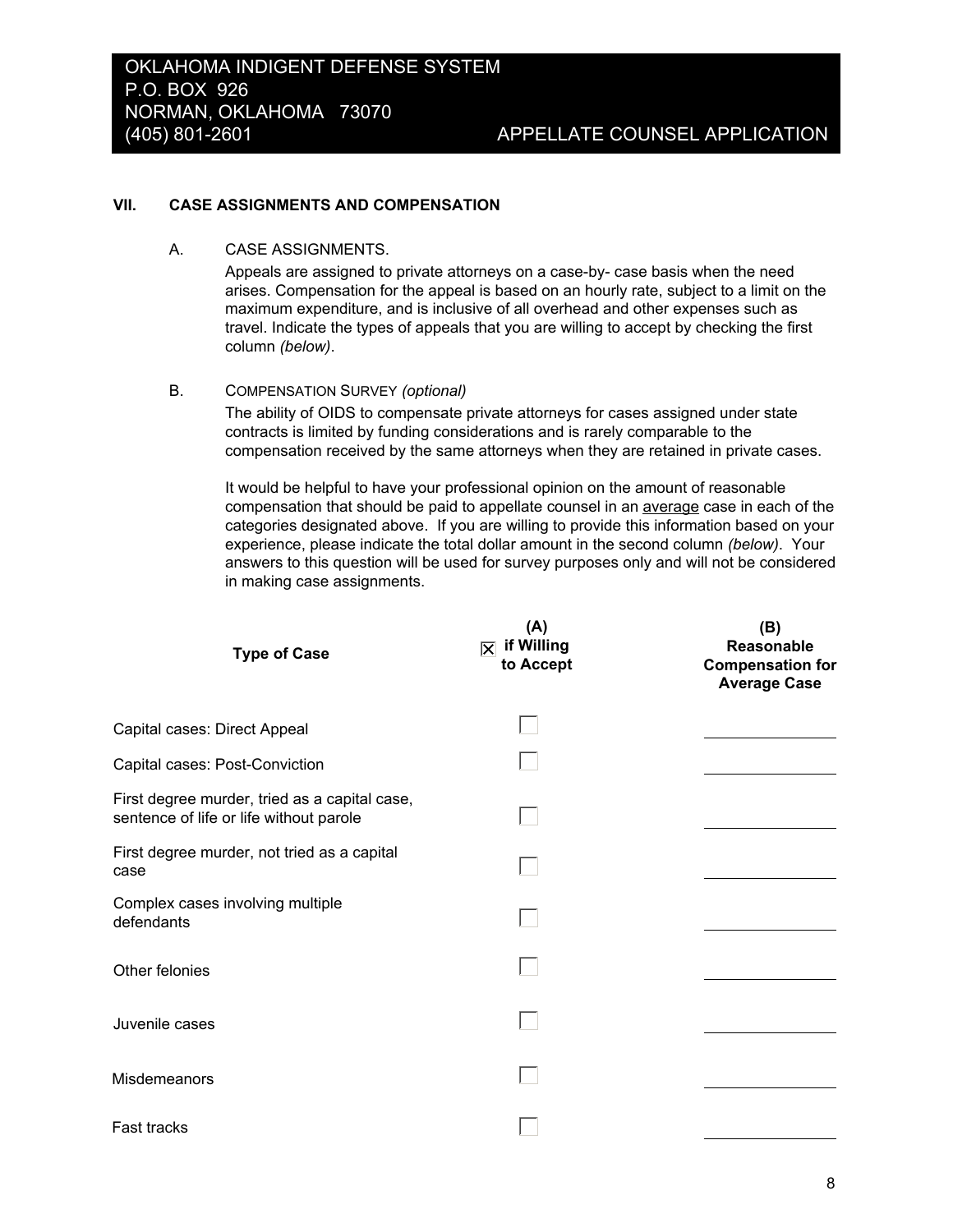# OKLAHOMA INDIGENT DEFENSE SYSTEM P.O. BOX 926 NORMAN, OKLAHOMA 73070  $(405)$  801-2601

# APPELLATE COUNSEL APPLICATION

#### VIII. **ADDITIONAL INFORMATION**

Provide any additional information you wish to have considered.

#### IX. **WRITING SAMPLE**

Attach a copy of a brief you have filed in the Oklahoma Court of Criminal Appeals or a comparable writing sample.

Signature

**Date**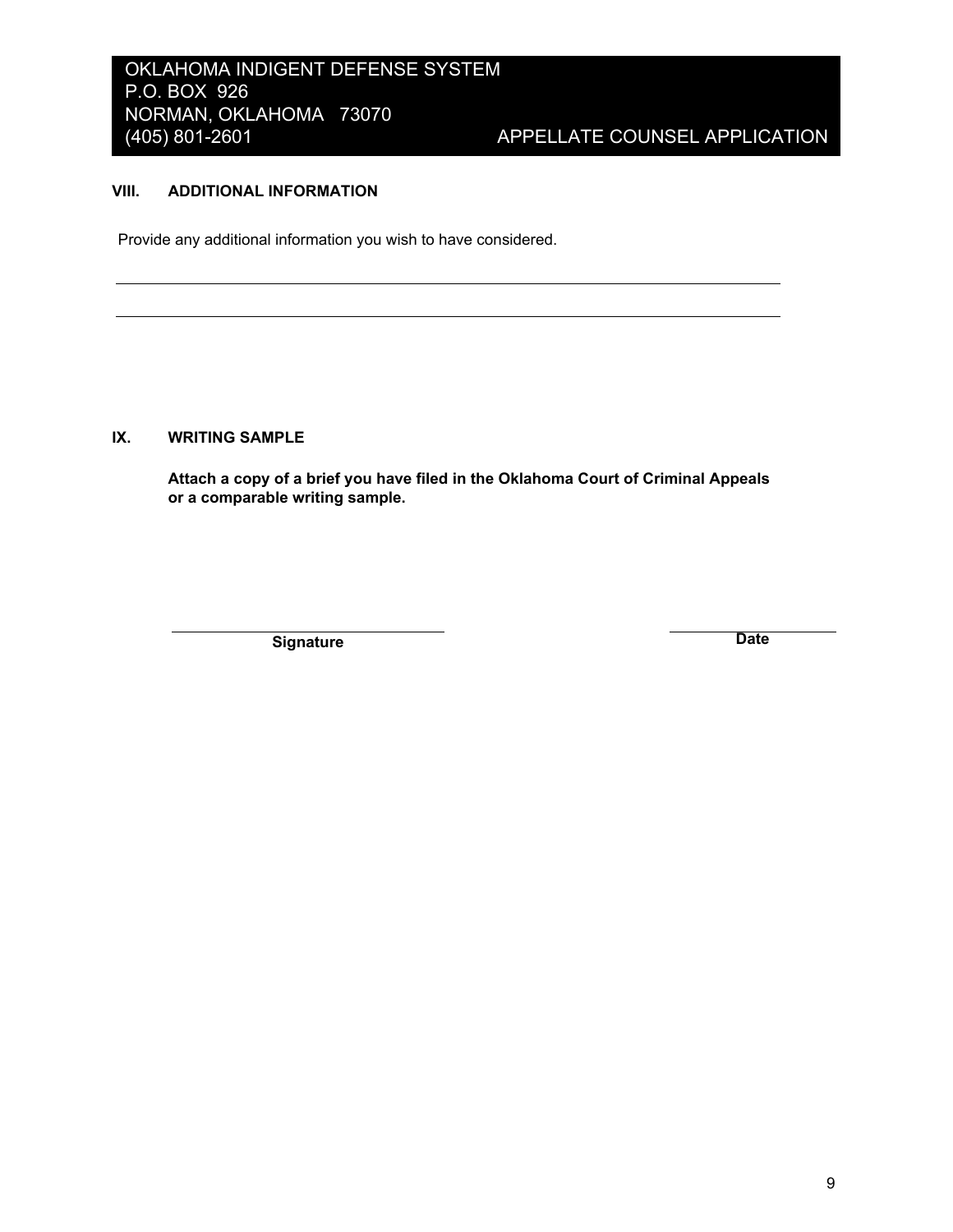STATE OF OKLAHOMA  $\mathcal{L}$  $\lambda$ COUNTY OF  $\qquad \qquad \qquad \qquad$ 

> $\mathbf{I}$ , being duly sworn, state that I have read the foregoing application and answered each question fully and frankly, without concealment, reservation or qualification, and my answers, statements and representations are, to the best of my knowledge, true and complete.

|                                                | Signature |               |  |
|------------------------------------------------|-----------|---------------|--|
| Subscribed and sworn to before me, on this the | day of    | , 20          |  |
| (SEAL)                                         |           |               |  |
|                                                |           | Notary Public |  |

My Commission Expires: